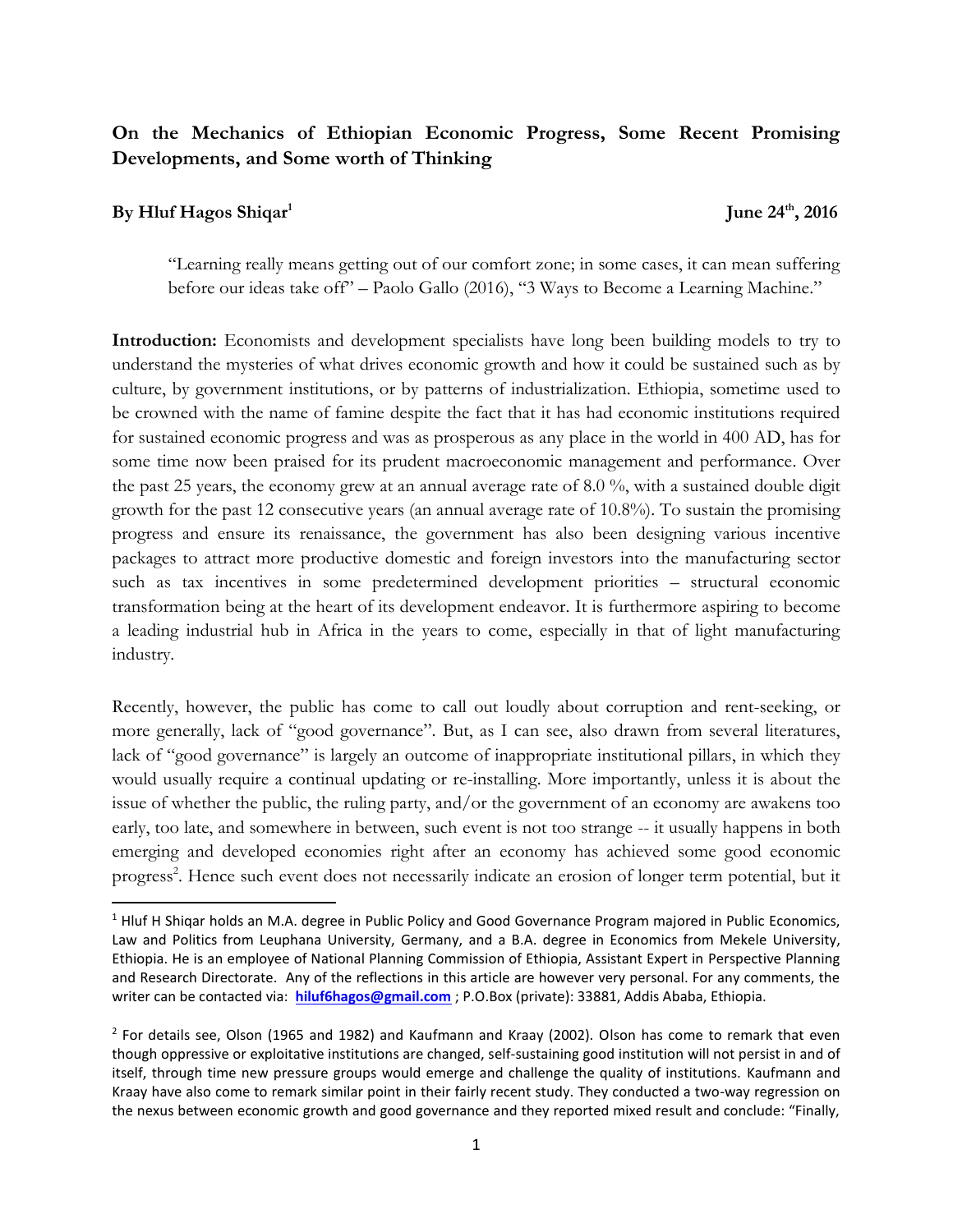does call for urgent corrective action. In light of this, though arguably it is lately initiated, and its management is to be seen in the years ahead, such as the upcoming institutional pillars or systems that the government would put in place, both the public, the party, and the government are in a promising stage – they have at least started to pin point the potential causes for the observed lack of good governance through nationwide public forums.

Overall, therefore, it would be fairly important to seek, at least some, condensed information about the country's development pathway which would be drawn from policy documents and research papers as well as some scientific recommendations and observations which are worth of thinking and/or re-thinking. Such condensed information would be helpful to earmark the country's fair share in making our current world a better tomorrow, and help us to contribute our fair share in sustaining the country's promising progress. In this context, with a strong belief that there are a lot of wisdoms and fats, a lot of bloat, which we could infer from and aspire to ourselves, this small article seeks to review two books written by policy insiders and/or policy monks as well as the government's four consecutive middle term development plans, including remarks from international organizations and diplomats.

The two books are entitled "Trade Policy and Performance of Manufacturing Firms in Ethiopia"; written By H.E. Dr. Abraham Tekeste (Ph.D.), former State Minster of Ministry of Finance and Economic Development and current Deputy Commissioner of National Planning Commission and "Made in Africa: Industrial Policy in Ethiopia"; written By H.E. Dr. Arkebe Oqubay (Ph.D.), former mayor of Addis Ababa and currently a minister and special advisor to the Ethiopian prime minster. Written by policy insiders/or policy monks, and indeed in an academic manner, i.e., Ph.D. dissertation, both books are inspiring and are even empowering – at least they will be offering us an opportunity to uncover some of the political process of the country's economic policy reforms and its development pathway. What is more, they are charming --they are similar to that of "relay in race" type of game, which is an invaluable one in an academic research. In a nutshell, while Dr. Abraham Tekeste's book critically reviewed Ethiopia's trade policy reforms, trade liberalization, and then estimates the nexus between trade liberalization and technical efficiency as well as productivity of some selected manufacturing industries, and suggests a well-designed industrial policy to compliment trade liberalization, Dr. Arkebe's eye-catching book took the issue of industrial policy a step forward and argues how possibly could Ethiopia's industrial sector in general and manufacturing sector in particular led the whole economy and make use of its capability to create a much more spillover effect (linkage effect ) than that of agriculture. On top of that, they come out in a propitious time – when Ethiopia is envisaged to join WTO in the near future and industrialization is at the back of Ethiopia's development endeavor and the AU 2063's development agenda. It is

 $\overline{a}$ 

we speculate as to the potential importance of elite influence and state capture in accounting for the surprising negative effects of per capita income growth on governance, present some evidence on such capture in some Latin American countries, and suggest priorities for actions to improve governance when such pernicious elite influence shapes public policy".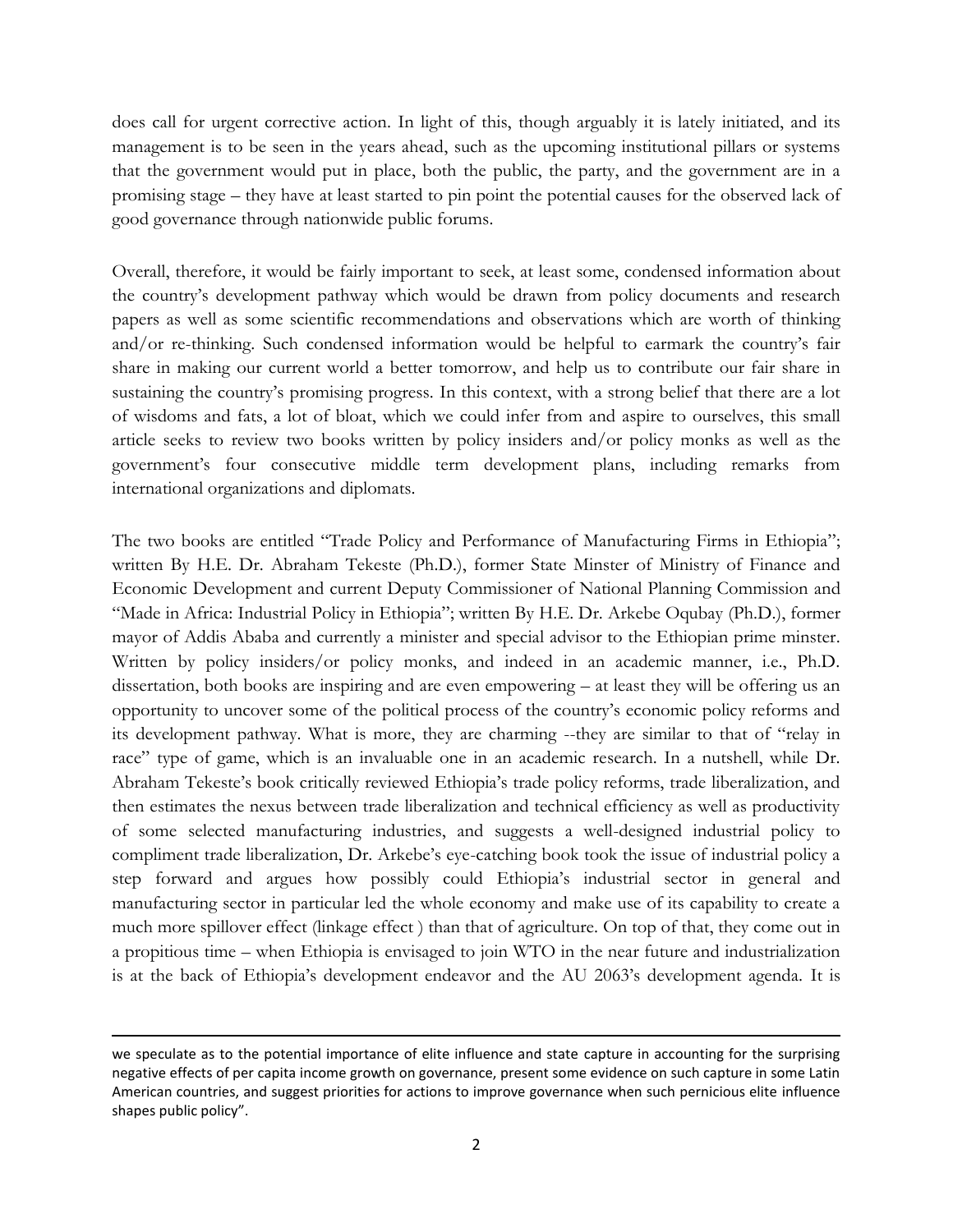however my optimistic view that a much more mature reflection, including some other exposes of books and articles that you think are worth of reading, would come out sooner.

To begin with, **"Trade Policy and Performance of Manufacturing Firms In Ethiopia" (Abraham, 2014),** organized into eight chapters, primarily considered six narrowly defined industries -- food, textile and clothing, metal, leather and footwear, printing, and wood -- is designed to help us to understand the trade policy in Ethiopia; the structure of trade protection since 1975; efficiency and productivity of the country's manufacturing firms; the political economy of the 1990's trade policy reforms; and the nexus between trade policy and technical efficiency. The book, which is a more of technical and is helpful for young scholars, has demonstrated that the trade regime before 1993 was characterized by significant anti-export bias and significant inter and intra industry variation in protection, whereas the trade policy reforms pursued since 1993 have led to an overall decrease in average trade protection and an overall decline in the anti-export bias, though not yet eliminated completely and has experienced some policy failures.

Particularly, using an econometric approach based on stochastic frontier production models, which is believed to be able to distinguish the analysis of total factor productivity (TFP) into a shift in production function (technical progress) and a movement along production function (technical efficiency), Dr. Abraham Tekeste's book uncovered that though the trade liberalization in Ethiopia has indeed resulted efficiency-enhancing pressures, it is not yet significant, and in some cases, firms were showing technical regress. For instance, the author remarked that firms were finding it difficult to raise resources for upgrading their skills and technological capabilities and thus they have shown technical regress, including engaging in producing very basic items with non-tradable characteristics (e.g., producing garments and shoes for school, military and work uniforms). He therefore remarked that if the problem of technical progress is not tackled, such as lack of skilled labor and neglect of investment in physical capital so that they could be more receptive to know-how, increase creativity, and identify their commercial potential *(*emphasis added*)*, deepening trade liberalization could eventually led to the bankruptcy of even potentially viable firms and thus far-reaching socioeconomic and political consequences would occur and it will hinder further liberalization.

The author has thus finally posits some amazing brainteasers and outlooks of economic liberalization in general and trade liberalization in particular. It presses the importance of legal reforms such as the establishment of well-defined property rights before pursuing economic reforms and the need of a well-designed industrial policy to complement the trade liberalization<sup>3</sup>.

 $\overline{a}$ 

<sup>&</sup>lt;sup>3</sup> This is an interesting insight, in which it is recently remarked in the Addis Ababa Action Agenda, "Financing for the 2030 Sustainable Development Goals" (page 88). As highlighted in the document, there are two main challenges that would impede the realization of the potential benefits of international trade to sustainable development: (1) how to make it inclusive, and (2) policy coherence at all levels. In the latter case, which is similar to Dr. Abraham's recommendation, it pointed out that an effective coordination mechanism at the national level is imperative for insuring synergistic interaction between trade policy and other public policies, particularly industrial policy.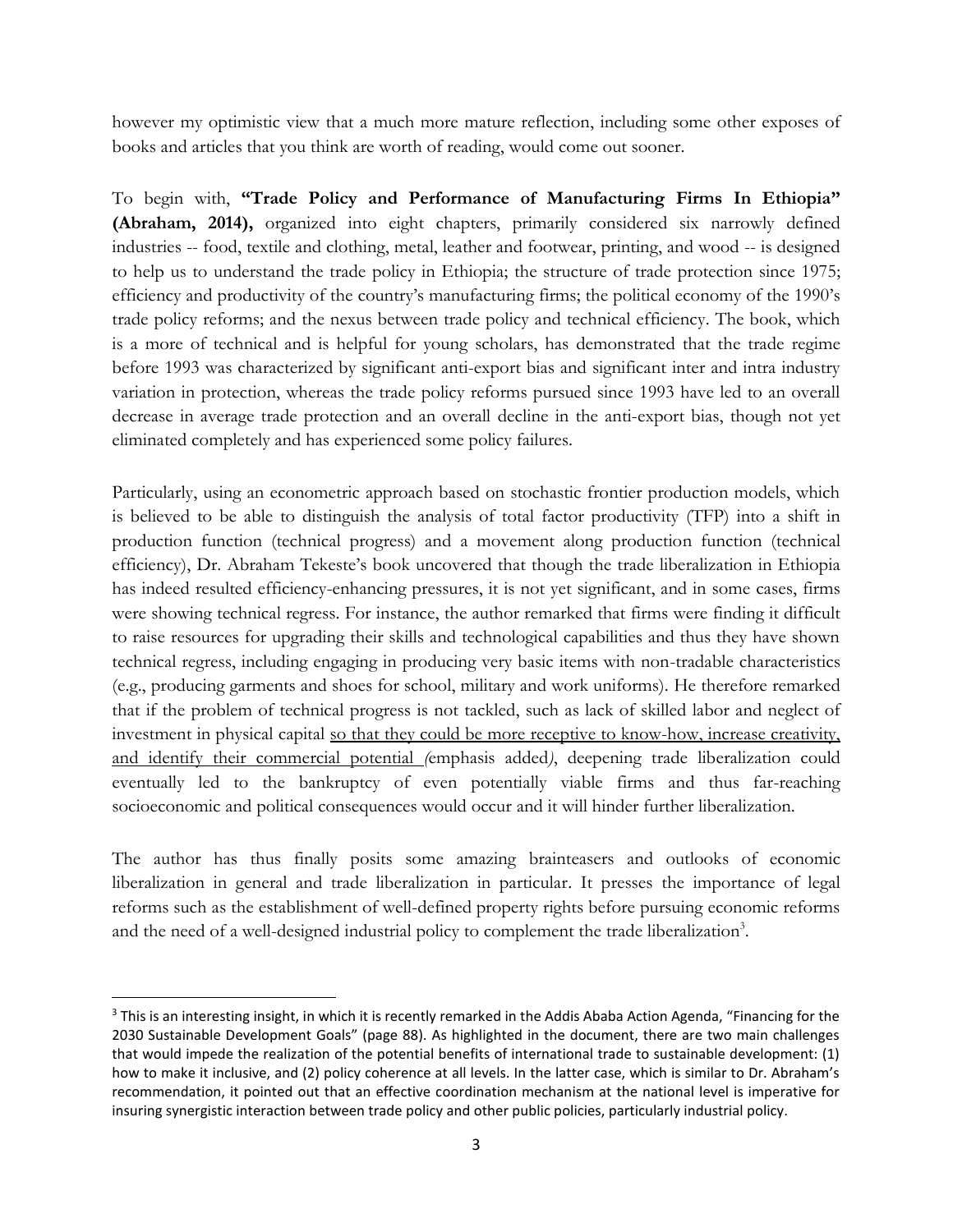**"Made in Africa: Industrial Policy in Ethiopia" (Arkebe, 2015):** Similarly organized into eight chapters, Dr. Arkebe Oqubay's eye-catching book has took the issue of industrial policy a step further and scrutinizes problems and prospects of Ethiopia's industrial sector, and develops noticeable scientific arguments and industrial policy road-map for Ethiopia and alike. The book presumes that economic performance is the outcome of policies and political economy, and address questions such as what does an industrial policy really mean? What makes an industrial policy and/or strategy of industrialization encompass a whole set of policies that are successful in some sub-sectors and failures in others? It specifically dwelled on the Ethiopia's industrial policy and seeks to learn more from failures and success in the cement, leather and leather products, and floriculture sub-sectors, all of which functioning under a single industrial strategy.

He thus demonstrated that despite promising growth in overall industrial sector, Ethiopia's industrial policy has resulted in an uneven outcome in different sub-sectors and fickle performance in most of the industrial sub-sectors. He articulated that while leather and leather products have been characterized by "erratic and sluggish growth", cement and floriculture sub-sectors have been doing well. The author's core thesis for the success of the two sub-sectors is reported to be the government's industrial policies, through direct and indirect intervention. But, due to lack of timely intervention and a long term strategy, cement sub-sectors has been for instance subject to volatility – sometimes working under excess capacity and sometimes under shortage. More importantly, I would say, the author reminds us that the industry has a history of undesirable anti-competitive behavior in some other countries such as the U.S., India, Pakistan, and South Africa, and conditions that led to such behavior are also present in Ethiopia and the upcoming industrial policies should prevent such undesirable oligopolistic outcomes.

Derived from an academic definition of economic structure (Ocampo et al., 2009:7) and structural change ( Pasinetti 1993:1), cited by the author, the book also concludes that industrial policies should be designed and measured with the aim of bringing economic transformation and structural change. In doing so, however, the book boldly challenges the conventional wisdom on the pathways to industrialization, and argues that industrialization requires a strong and development-oriented state with a long-term vision of structural transformation, a highly committed political leadership, and effective transformative institutions.

The book thus finally posits the need of a sector-wise industrial policies which considers an appropriate interaction between three very important factors – "industrial structure, linkage dynamics, and political economy/politics" as well as policies that maximize synergies between the export and domestic markets. Dr. Arkebe's book has also remarked the need to promote policy capabilities and adaptive capacity, including developing multiple policy institutions. On top of that, the book claimed that for a policy decision to achieve a more ambitious result, charting a long-term perspective plan, but cautiously – that considers the effect of joining WTO – is imperative.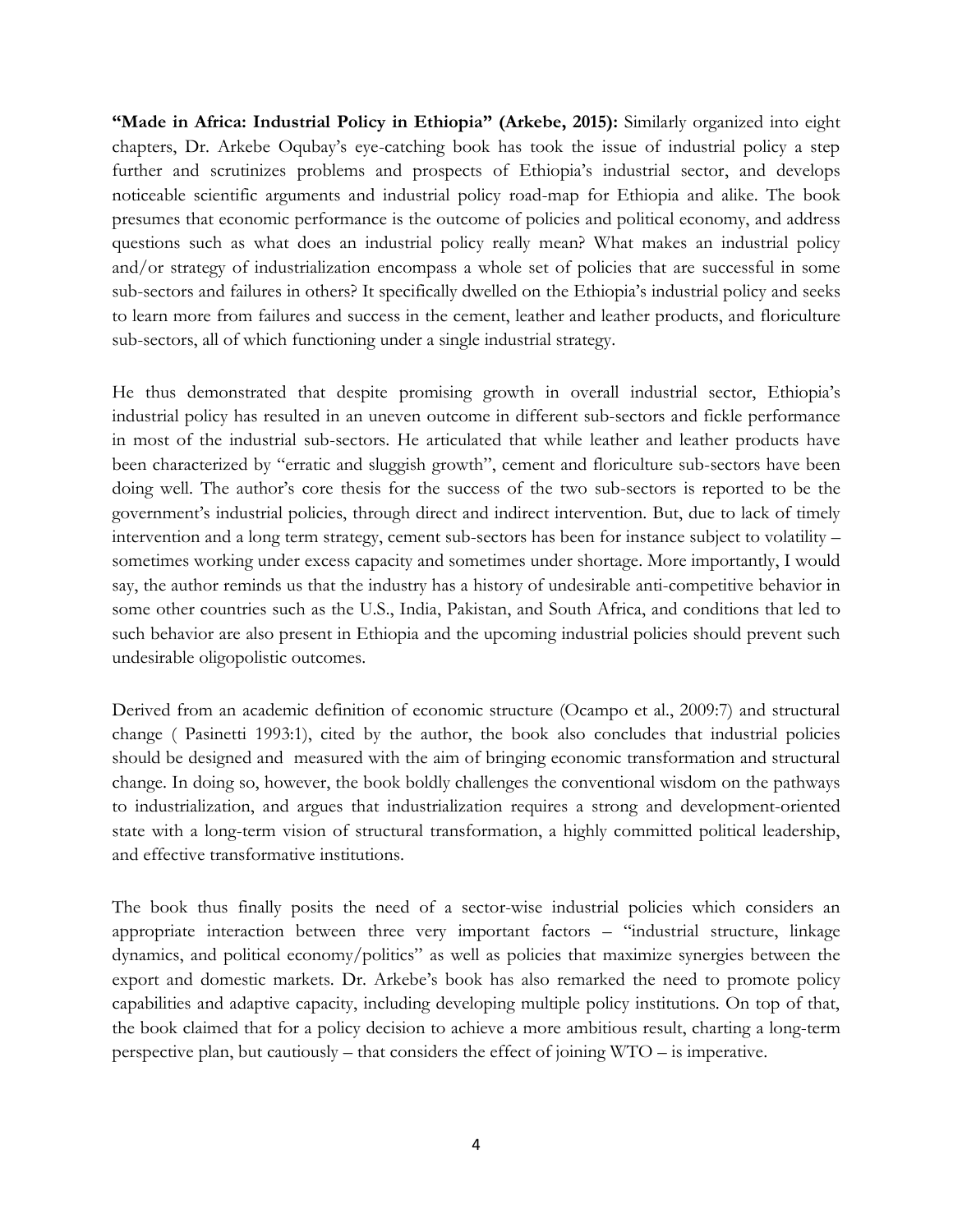**Summary of the books:** All in all, both books have highlighted that Ethiopia pursues the gradual approach to liberalization; its development pathway has been unique in its policy orientation; it is very important to preserve 'policy space' and thus experiment unorthodox policies; and the importance of learning by doing, among others. In building a robust market economy, moreover, both books appears to celebrate the necessity of stringent reciprocity mechanisms, i.e., incentives should have to be managed on the base of performance — good incentive for productive and good performers and sanction for those who are not productive and bad performers. Furthermore, both authors have also stressed that Ethiopia, as WTO applicant and still has higher tariff rate than many SSA countries, will be expected to reduce its tariff rate.

**Some Reflections, Brief Review of Ethiopia's Development policies and Plans, and Some worth of Thinking**: In general, though I am too young to reflect on, in order to share some of my preliminary thoughts about Ethiopian economy and encourage readers to come out with a much more mature reflection, reading the aforementioned two books coupled with the country's past three medium term plans and the current one, I have got the impression that Ethiopian policymaking unit seems to be not a good student to be an example for the famously quoted John Maynard Keynes's statement: "The idea of economists and political philosophers, both when they are right and when they are wrong, are more powerful than commonly understood. Indeed the world is ruled by little else. Practical men, who believe themselves to be quite exempt from any intellectual influence, are usually the slaves of some defunct economists". Indeed, in a 171 pages working paper, the World Bank Group (2016) has also recently publicized about Ethiopia's economic strategy entitled "Ethiopia's Great Run – The Growth Acceleration and How to Pace It". The document articulated that Ethiopia's economic strategy was unique -- it has come to call it "The Ethiopian Way".

In a political perspective, moreover, U.S. Ambassador Donal Yamamoto has remarked that "To understand Prime Minister Meles Zenawi is to understand one underlying, the inviolable premise of his leadership philosophy — Ethiopia would not be governed from outside. Whether it was the Ambassadors Group in Addis, the U.S. Congress in Washington, D.C. or the European Union in Brussels, Meles would not submit to international pressure to sacrifice Ethiopia's long term democratic development for the mob justice of international public opinion. On his point, he was steadfast"<sup>4</sup>. To make sure, if not the above statement is too personalized, that is what I can infer from the two books and the country's medium term development plans. Other things remain constant, at least the arguments for and against the main policy instruments, as I can see, the government has been pursuing its own political economy and mixed policy instruments with a gradual shift from a more of demand side economics to a more of supply side economics.

l

<sup>&</sup>lt;sup>4</sup> See [http://www.strathink.net/,](http://www.strathink.net/) entitled "Understanding Meles Zenawi: Conversations with U.S. Diplomats (Part  $2)$ ".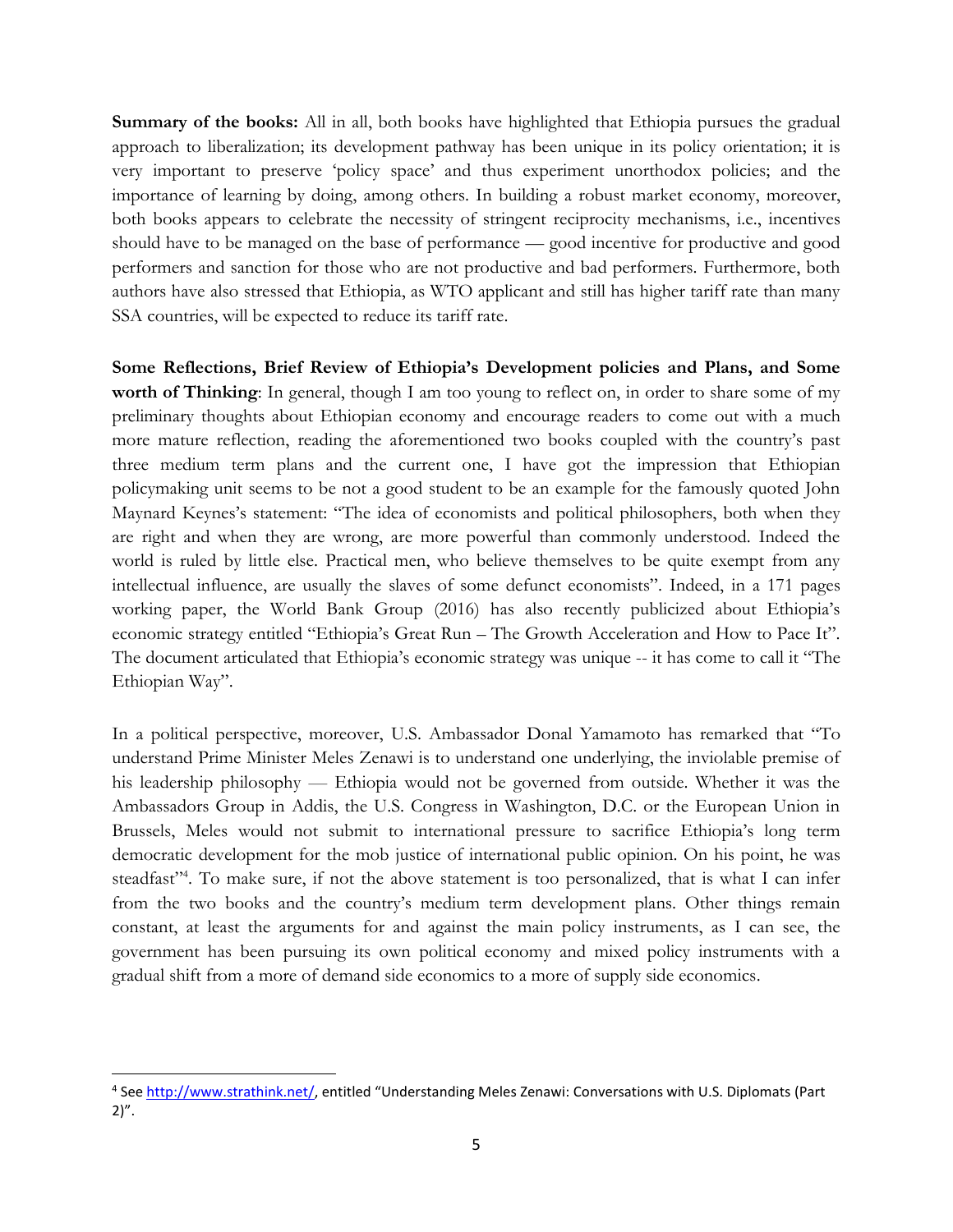Initially, however, as articulated in Dr. Abraham's book, several scholars, including insiders, were unsure whether the Ethiopian People Revolutionary Democratic Party (EPRDF) led government would pursue reforms that deviate from the preceding command economy or not because EPRDF itself was subscribed to a 'state-socialist' perspective. But later on it has come to be evident that the government has pursued various reforms to reversing the then command economy. As pointed out by Dr. Abraham, such a shift has been justified for three basic points. (1) Due to the realization of the inevitability of the role of market mechanism; (2) liberalization; and (3) the country's urgent need of aid and the associated pressure. In a nutshell, maximum tariff rate reduced from that of 230 % in 1993 to 35 % in 2011 and number of tariff bands are reduced from 25 to 6 during same period (Abraham 2014 and Arkebe 2015); the remarkable privatization made between 1994 and 2011 (i.e., 312 firms were privatized, of which 264 were transferred to domestic investors and 31 to foreign investors, cited in Arkebe 2015: 98). In doing so, however, the gradual approach to liberalization has been deployed (for reviews of the detailed policy changes, see Dr. Abraham Tekeste's book, pp: 141- 144).

During the first generation reform period, i.e., between 1992/93-2001, stabilization and structural adjustment program was formally adopted under the auspice of the IMF and the World Bank without a notable opposition. As condensed in Dr. Abraham's book, such smooth reforms happened for four main reasons. (1) the party dominated the political process as well as the government, and opposition political parties were not seen as a threat to the EPRDF; (2) the management of most state-owned enterprises was in favor of gaining greater autonomy in decision making than trade protection; (3) trade unions were not opposed effectively, and (4) opposition from private sector was minimal at least at the beginning of the reforms - they might see it positively because the reforms packages were generally intended to remove discrimination in the allocation of imports and foreign exchange and generally encourage private sector.

Some major political economy problem had however reflected in the second generation reform, i.e., since 2001, which were a more radical and were likely to affect various interest groups. Although the argument in favor of market-oriented economic system finally gains the first hand, the author remarked that, a group of senior ideologues and leaders of the ruling party have challenged the adoption of structural adjustment program and the abandonment of its socialist principles. The resultant outcomes, as emphasized by the author, are two main folds – the dissenting members were expelled from membership of the party and a new inside-out paradigm but within the marketeconomy framework has evolved, i.e., "democratic developmental state".

In 2002/03, therefore, based on its broader vision -- Agricultural Development Led Industrialization (ADLI) -- the government has formulated a comprehensive Industrial Development Strategy (IDS). ADLI underlines that agricultural development should play a leading role for a full-fledged industrialization, and the IDS ascribed itself to the linkage between agriculture and industry, with a great emphasis on labor-intensive industries and export orientation – aimed to exploit the untapped land and the comparative advantage of large and cheap labor that the country is endowed with. The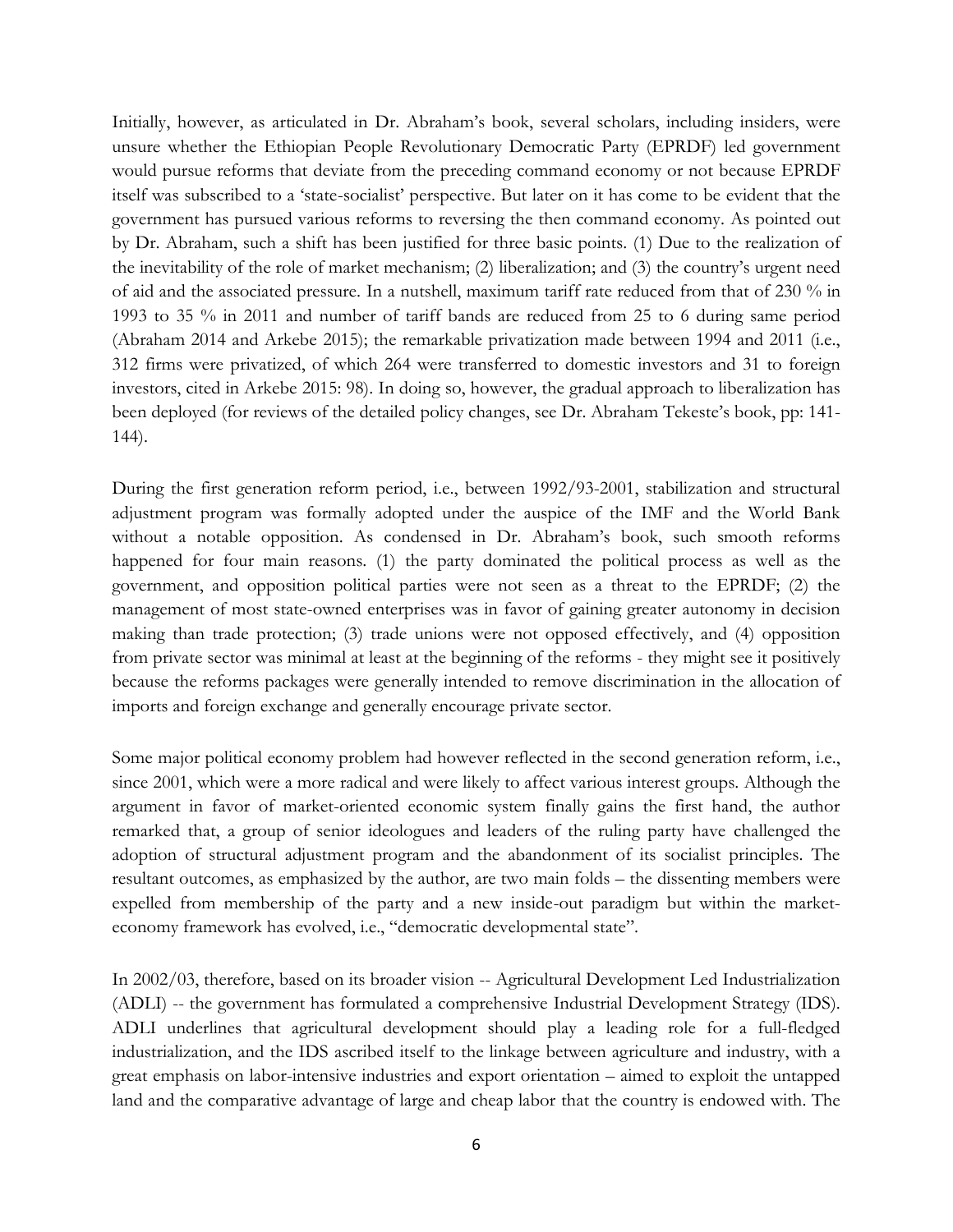overriding development agenda of the government being focused on poverty reduction and its ultimate elimination, the IDS recognizes the role of the private sector as an engine in the industrialization process, but arguably largely influenced by the East Asian experience than that of the conventional neoliberal policies – government would need to take a leading, not merely facilitating role.

The IDS has thus been supported by consecutive middle term developments plans, started from a more of demand side economics in the first middle term plan called "Sustainable Development and Poverty Reduction Program (SDPRP) (2002/03-2004/05), and increasingly focused on a more of supply side economics. SDPRP clearly articulated that while some countries primary goal is economic growth, and poverty reduction is to be achieved through measures complimentary to growth, Ethiopia's primary goal is poverty reduction, and "economic growth is the principal, but not the only, means to this objective" (MoFED 2002: 36). However, the second middle term plan for poverty reduction, the "Plan for Accelerated and Sustained Development to End Poverty (PASDEP)" (2005/06-2009/10), ascribed its strong orientation towards diversification and commercialization of agriculture as well as private sector development as the main means of accelerating growth and alleviating poverty (MoFED 2005). More importantly, though it clearly articulated that PASDEP will continue to pursue the ADLI strategy and will build on the development strategies pursued under SDPRP (i.e., expanding education, strengthening health service provision, fighting HIV/AIDS, food security program, capacity building as well as decentralization), it has come to emphasize that "there is now a consensus that growth is of the essence, and an accelerated growth strategy is at the core of PASDEP" (MoFED 2005: 46).

As far as I can imagine, this is an indication of shifting from a more of demand side economics to that of a more supply side economics – arguably to build a robust market economy. But, as it is called that there is disadvantage in any advantage and vice versa, though the country has been prized for the higher growth rates recorded afterwards and Ethiopia is still amongst the most equal countries in the world, the idea of promoting shared prosperity has not been achieved up to the mark. To make sure, studies have been demonstrated that the consumption growth of the bottom 40 percent was higher than the top 60 percent prior 2005 while it has reversed afterwards. Although, the World Bank Group (2016:5) has articulated that such outcome can largely be explained by the effect of rising food prices in 2011 which hurt the real income of marginal farmers and the urban dwellers, I have got the impression that the shift to a supply side economics may have also played a greatest role at least in an unintentional manner.

The good news, however, is that, although the policies pursued since 2005 would need a further scrutiny and improvement, the third middle term plan (i.e., the Growth and Transformation Plan One (GTP-I) spanned from 2011/12 to 2014/15), had some indications for the idea of promoting shared prosperity. The plan has the intension to serve as a spring board for structural transformation by adequately supplying inputs necessary for industrial growth and thus employment creation (Cf.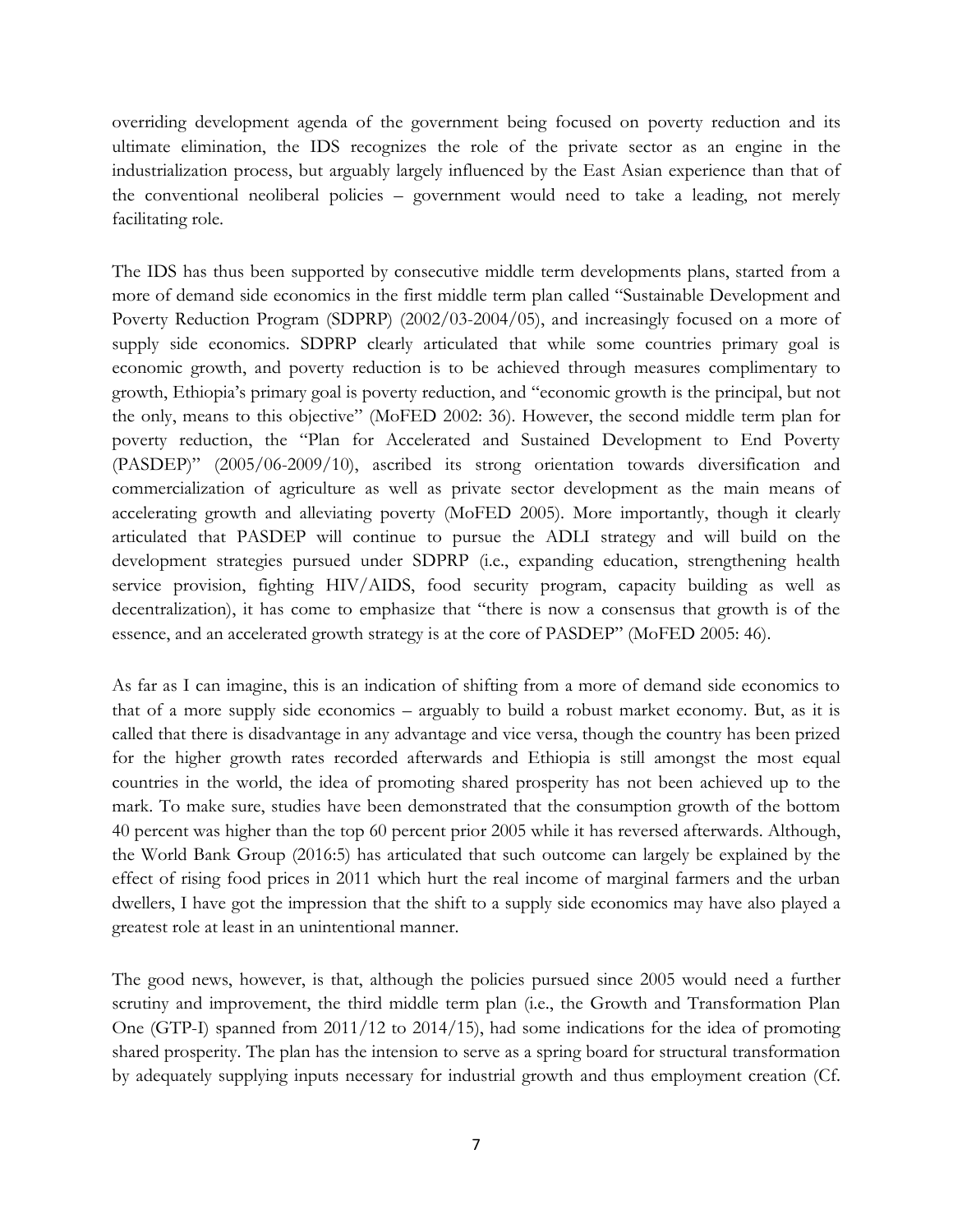MoFED 2010: 23ff) in which there is nowadays a consensus that policies that could result such structural changes are the remedies for the root cause of poverty in Africa.

Although the policies pursued during the PASDEP period would still need a further scrutiny and improvement, building on GTP-I's performance and the idea of stringent reciprocity mechanisms, the fourth mid-term plan (second Growth and Transformation Plan (GTP – II) which will span from 2015/16-2019/20), speaks out that GTP-II is a make or break moment for manufacturing sector's development and thus transforming the basic structure of the economy while at the same time addressing some short-term and more pressing development issues like that of hard currency shortage and massive employment creation. As indicated in the document, domestic private sectors seem to be firmly encouraged but they will not be tolerated. As I can see, these all developments are promising to sustain the progress and ensure the idea of promoting equity – would help the economic actors to be a more purposeful, disciplined, and industrious.

Hence, if it is implemented effectively, for instance if it's able to manage vested interest groups properly, I would say that the economy is in a promising trajectory to build a robust market economy backed by its own political economy called "democratic developmental state". It has designed various incentives packages for productive investors such as the implementation of tax incentives for predetermined high-priority areas: income tax exemptions for several years, export tax free for proceeded goods, and duty free imports for capital goods and raw materials, among others. The priority areas are: agro-processing industry; chemical and allied activities; textile and apparel industry, leather and leather product industry, metal and engineering industry, ICT and electronics industry, petrochemical industry, and biochemical industry, and the recently energized industrial parks development, are assumed to boost the manufacturing sector -- some of them will be functional right now and some others would lay foundation for the long run.

Interestingly, the idea of building a robust free market economy has also been accompanied with the establishment of various important regulatory bodies/institutions. A case in point is the establishment of "Trade Competition and Consumer Protection Authority" in 2010, which I believe is very important. Indeed, as pointed out by Adam Smith, the pioneer of the modern economics, "People of the same trade seldom meet together, even for merriment and diversion, but the conversation ends in a conspiracy against the public or in some contrivance to raise prices". Similar remarks have also been made by some well-known politicians. Franklin D. Roosevelt's remark is for instance cited in several competition economics literature. He stated that "Competition has been shown to be useful up to a certain point and no further, but cooperation, which is the thing we must strive for today, begins where competition leaves off". Hence, the competition authority would play a great role in creating and strengthening a proper functioning market economy, but of course depending on its capabilities.

The State's development projects (comparative advantage) and the timely incentive packages for the private sector's development are however to be seen well in the years to come. But it is my belief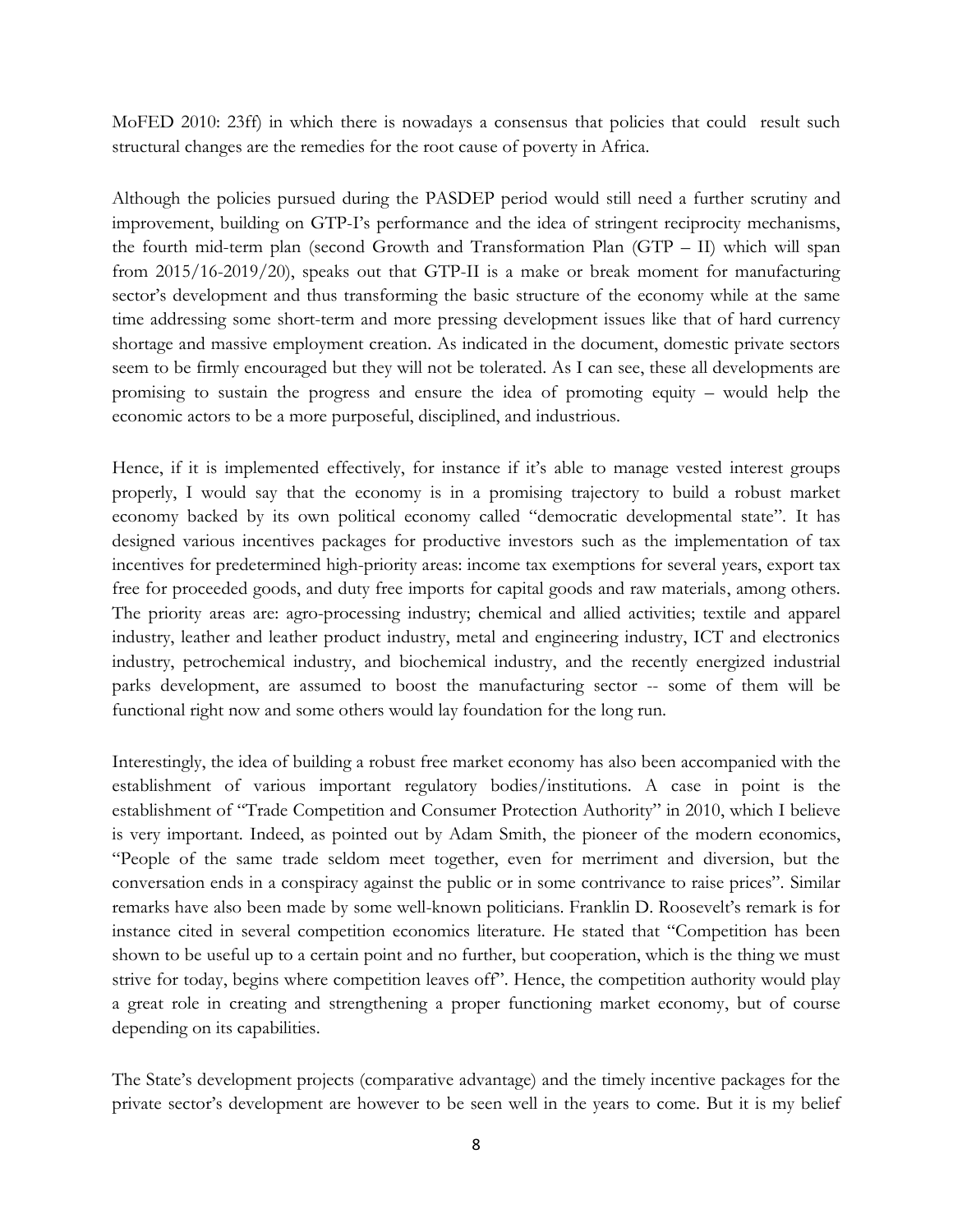that if the state continues to intervene wisely, but in a more proactive mechanism than that of more defensive, it can well support the journey; will continue to become a source of economic growth. Indeed, as pointed out in the very beginning of this article, the government has for some time now been receiving praise all over the world for its prudent macroeconomic management and good economic performance – its policies and strategies have already started to earmark their fair share in making our current world a better tomorrow, which is encouraging.

Nevertheless, as there is the word "if" inside the so-called "life", I cannot claim that the promising progress is not irreversible. As articulated by Professor Costantinos Berhutesfa (2015), taken directly, what State failures teach us is that any society, which is not based on strong institutional pillars and robust meritocracy in its distribution of social and economic benefits, is bound to fail. Indeed, Optimistic views will come true whenever we are capable of acting proactively and gently. Ethiopia has thus far been and is crafting various bankable projects like that of mega infrastructural projects as well as the 70/30 education system, but lack of profitable operations, at least up to the mark, have been observed.

Overall, therefore, as I can see, the following points are worth of thinking/re-thinking. First, we need a clear articulation of the success and failure of the country's decentralization programs - which have been taken primarily the form of "devolution" -- and then design appropriate remedies/systems to make it a more responsive and effective. This is due to the fact that while the EPRDF led government's policies and strategies are by their very nature in favor of the rural population, and are its popular support<sup>5</sup>, there has been the temptation to downgrade the governance system. Hence, ranging from top administrative bodies to bottom ones, some of the operating systems would need to be updated while others would totally need a re-installation. Second, public project appraisal as well as its management would need to be re-visited. For sure, it is not only about bankable projects that an economy would require, but making sure whether profitable operation is taken place or not is also equally important, if not the most important. Third, analysis of earning dynamics would be worth of thinking -- It seems that there has been an indication to downgrade the value of education and professional development. Although the young people would need to lower their sights to fit with the vision that policymakers and development professionals would have in mind, change in mindset would therefore need to start from the government and its bureaucracy – they would require closing the "imagination gap" to match the enthusiasm, idealism and aspiration of the young people they are seeking to support.

 $\overline{a}$ 

<sup>&</sup>lt;sup>5</sup> See, for instance, the Economist's article, May 20<sup>th</sup> 2004, p.3. It has articulated that "Meles Zenawi, the prime minister of Ethiopia, has the most insightful, indeed ingenious, ideas about rural development of any leader in that country's each or modern thistory''. Available the from <http://www.earthinstitute.columbia.edu/sitefiles/file/about/director/pubs/economist052004.pdf>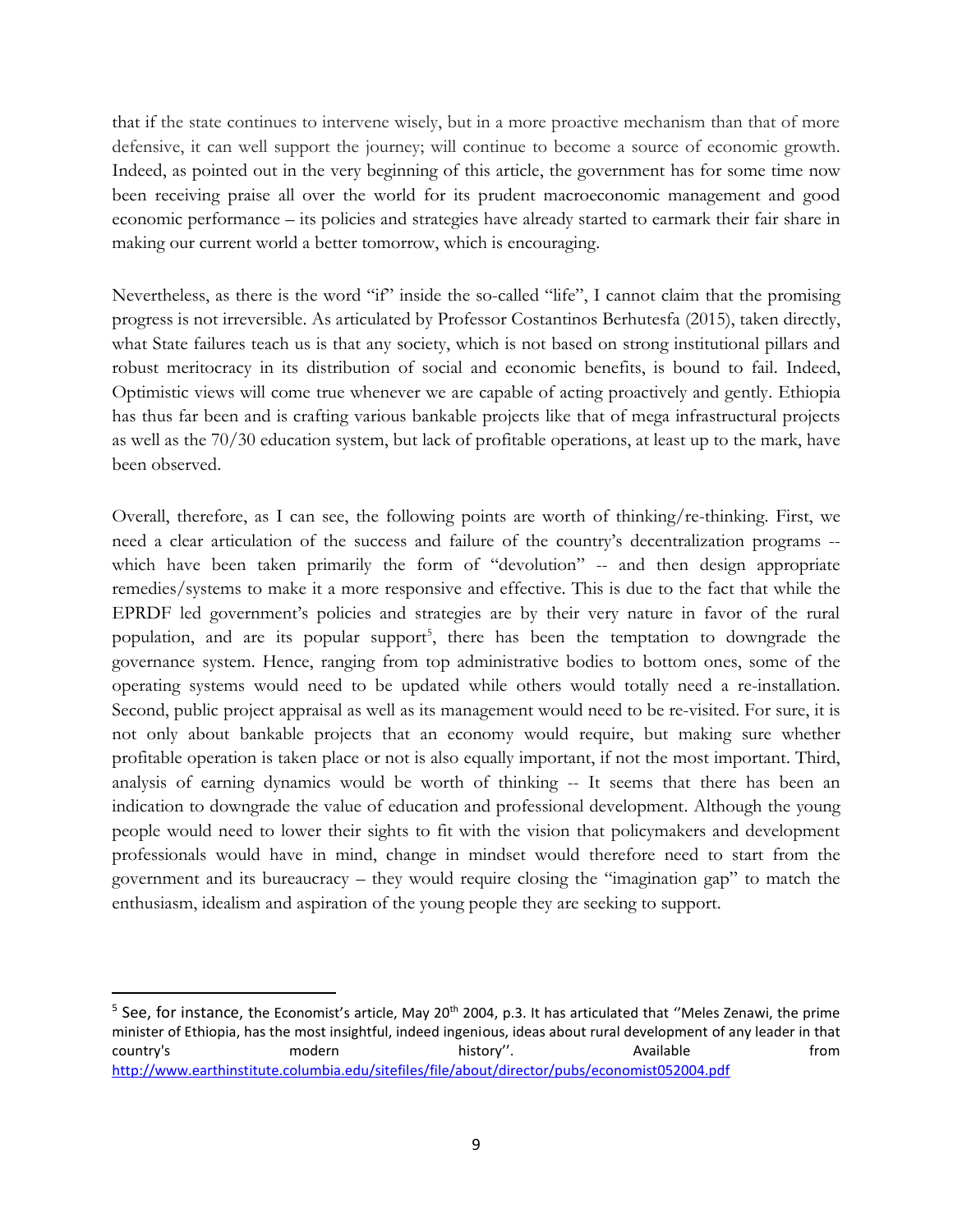On the economic policy front in which the country is on the verge of industrialization and structural transformation, it is fairly important to note that, as also stated in various stages, financing for development projects would highly demand domestic resource mobilization – government revenues and private savings. To make sure, unlike the orientation of Millennium Development Goals (MDG's), which have been primarily designed to the least developed and developing economies, the 2030 agenda for Sustainable Development Goals (SDG) has a global orientation and it is fairly easy to speculate that foreign source of financing would be too challenging. The great policy divergence between the U.S.'s Federal Reserve (FED) and the European Central Bank (ECB) would also be another interesting case in point. As articulated by Mohammed A. El-Irian (2015), among others, there would be international repercussions as FED and ECB moves in opposite directions - the Fed raised interest rates for the first time in almost ten years while the ECB introduced additional unconventional measures to drive rates in the opposite direction. Overall, therefore, Ethiopian financial systems, especially that of capital and credit market, are worth of thinking and/or rethinking, and need to come into the public discourse boldly.

**Summary:** This article aims to share some reflections about Ethiopia's development pathway and pose research and/or discourse areas that I thought are worth of thinking and/or re-thinking, drawn from two books written by policy insiders and/or policy monks as well as the country's four consecutive medium term development plans and some other articulations made by foreign diplomats and international organizations. In a nutshell, drawn from these sources and own reflection, Ethiopian development pathway appears to be unique. To twist one of John Maynard Keynes's famous remarks, its development policymaking unit seems to be not usually the slaves of some defunct economists and political philosophers. To make sure, even though ADLI's mission, the government's broader policy strategy, is not yet finalized (i.e., agricultural capabilities are not yet developed up to the mark in which its success story largely relied on the usage of improved seeds and fertilizers supported by agricultural extension workers) the current government has been prized for its most insightful, indeed ingenious, ideas about rural development. It would therefore be fairly noticeable that ADLI has largely been on the mechanics of its remarkable economic progress though public investment in infrastructure, education, and health may have been playing their fair share. Up to now, ADLI has furthermore been supported by industrial development strategy focused on a linkage between agriculture and industry with a great emphasis on labor-intensive and export orientation as well as four consecutive medium term development plans which have been initially focused on a more of demand side economics and then shifted to a more of supply side economics since 2005. Even though it seems to me that the shift to a more of supply side economics has played a role on the challenges in terms of promoting shared prosperity that has observed since then, and the policy instruments would need to be re-visited comprehensively in order to ensure no one is left behind, the government has arguably been too busy to build a robust market economy.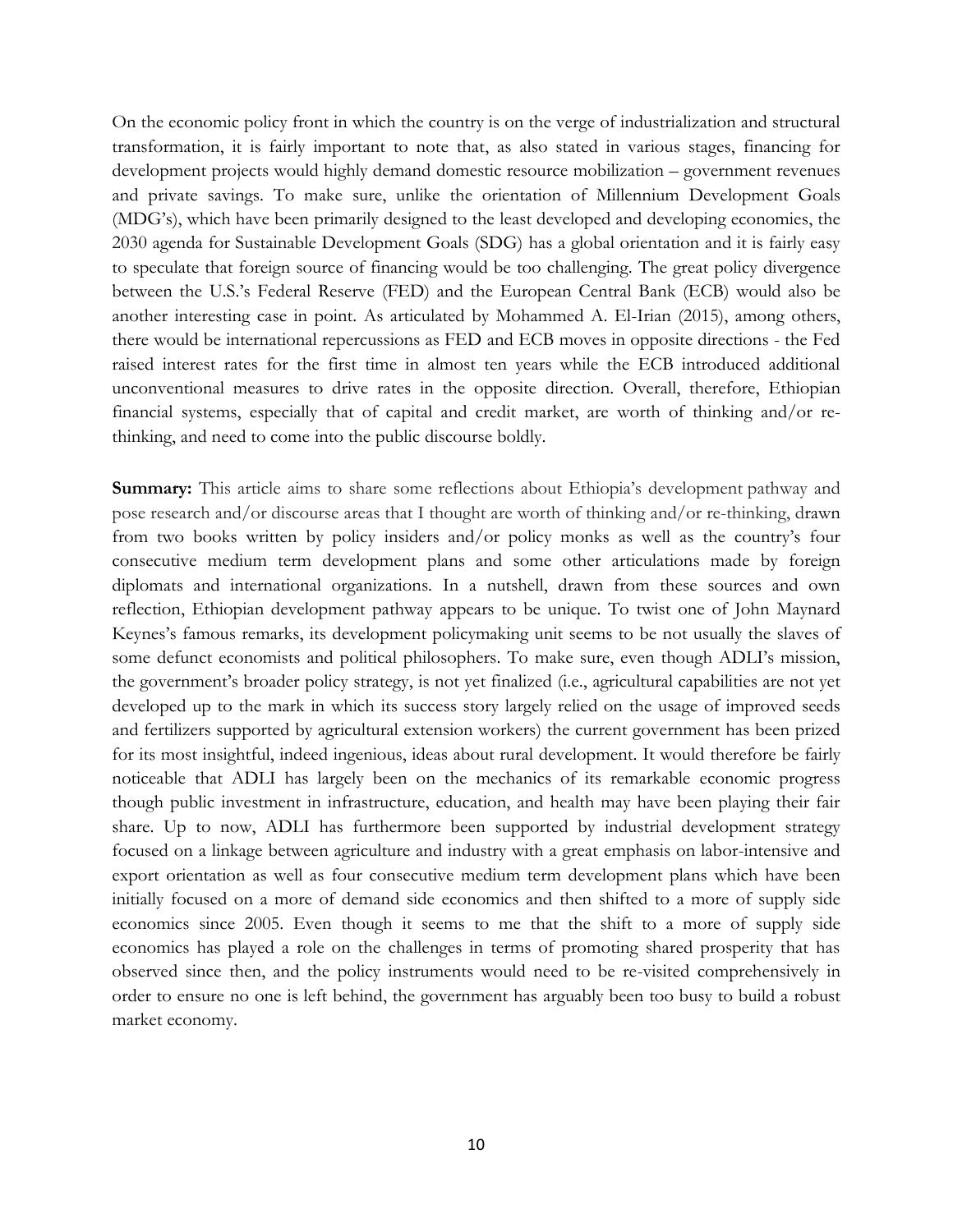Since recently, moreover, as articulated on the ongoing middle term development plan for 2015/16- 2019/20 (GTP II), the country is aspiring to become a leading industrial hub in Africa in the years to come, especially in that of light manufacturing industry. To ensure the vision, the government has been designing various incentive packages to attract productive domestic and foreign investors into the industrial sector – structural economic transformation being at the heart of its development endeavor. It has been and is determined to manage corporate income tax exemptions for several years, export tax free for proceeded goods, and duty free imports for capital goods and raw materials. During the course of industrialization, furthermore, domestic private sectors seem to be firmly encouraged but they will not be tolerated. As emphasized in both books that are reviewed in this article and the current medium term development plan, the necessity of stringent reciprocity mechanisms -- good incentive for productive and good performers and sanction for those who are not productive and bad performers – seems to be the guiding principle of the country's industrialization.

In a fast and changing global economy, however, in order to speed up the promising socioeconomic progress and achieve its aspiration, in addition to the interesting insights articulated by H.E. Dr. Abraham Tekste and H.E. Dr. Arkebe Oqubay such as the need of manufacturing firms to invest in human and physical capital so that they could be more receptive to know-how, increase creativity, and indentify their commercial potential ( the underlined is mine), the need of a welldesigned industrial policies to complement trade liberalization as well as the need of charting long term perspective plans which considers an appropriate interaction between industrial structure, linkage dynamics, and political economy, the government would need to think and/or re-think its institutional pillars in each and every of its branches while Ethiopian scholars and partners should not have time to waste to improve the functioning of the economy. In a nutshell, therefore, this paper has four main points and/or observations which are worth of thinking/re-thinking, and are very heterodox in their very nature.

- 1) Since the public has called out loudly about lack of good governance, we would need to clearly articulate the success and failure of the country's decentralization programs in a fresh eye – there could be a call for updating or re-installing institutions and/or rule of the game in town;
- 2) Since there have been an indication to downgrade the value of education and professional development, we would need to scrutinize labor market's earning dynamics;
- 3) In order to have a more bankable development projects and ensure whether profitable operation is taken place or not in each of them, we would need a more astute mind than ever in appraisal and management – when an economy grow, its complexity too. Hence, most critical institutions such as National Planning Commission, Investment Commission, and Development Bank of Ethiopia should put in place rigorous economic criteria and work in a synchronized manner. In developing economies like Ethiopia, such institutions would need to be like that of Ministry of Finance and/or European Central Bank in the EU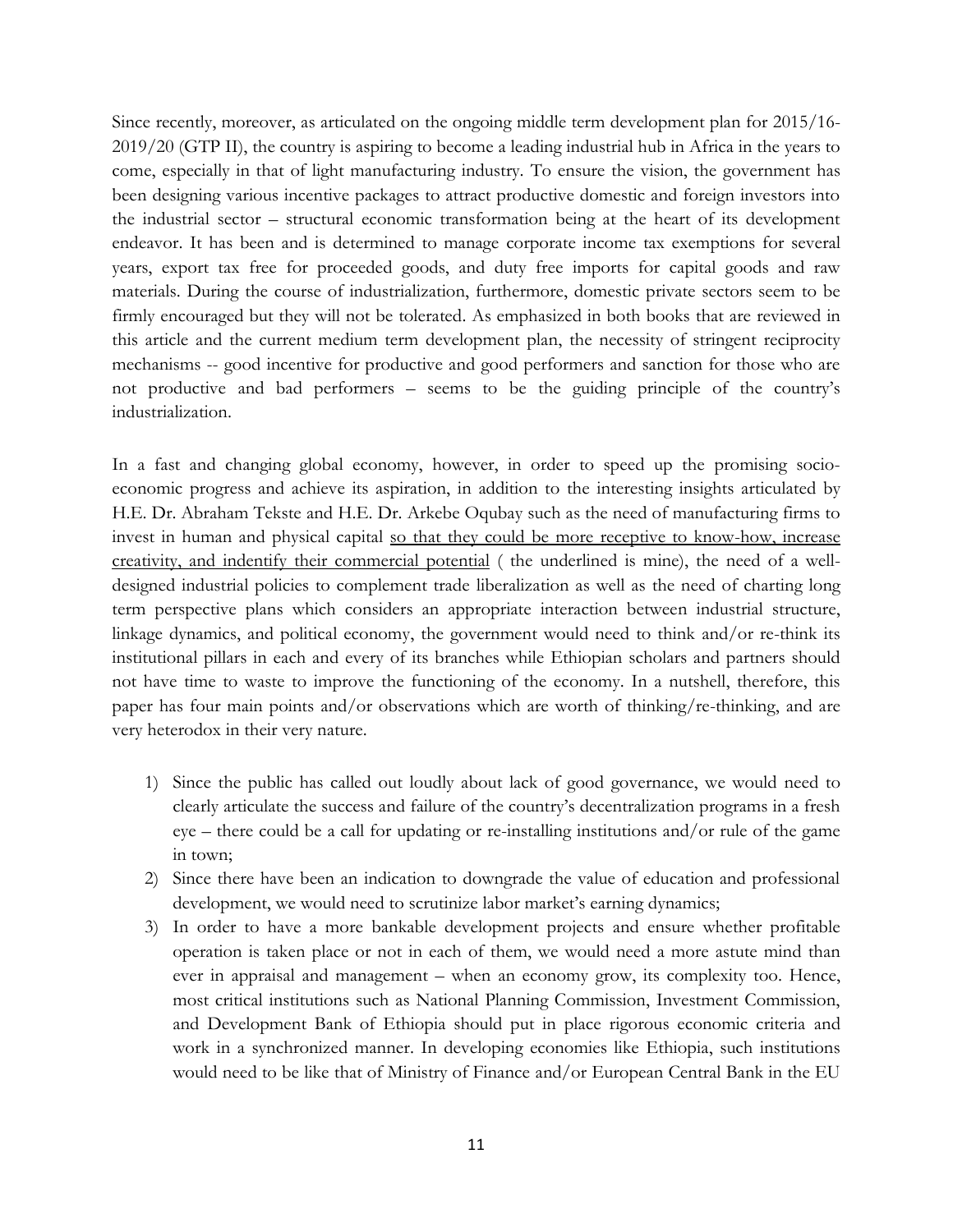and like that of the U.S. Department of Treasury and/or the Federal Reserve (FED) so that they could head their economies to the next best level.

4) Since the recent interest rate policy divergence between the FED and ECB as well as the SDGs global orientation would result the need of developing economies to focus on domestic resource mobilization more than ever -- on government revenues and private savings  $-$  governments would need to think and/or re-think about their respective financial development policies. Hence, even though it's my belief that it's wise to exploit existing systems to their level best before commencing new ones, with the interesting insight made by Dr. Abraham Tekeste in mind -- the need of a well-designed property rights before economic liberalization -- the issue of joining WTO as well as capital and credit market in Ethiopia would need to come into public discourse boldly, and take shared values and plan for the near future. It would also be interesting to think about the country's banking sector in general - as I can see, it would be nice to have a call for merger either through policy and/or market driven.

All in all, as articulated by Paolo Gallo (2016), taken directly, learning really means getting out of our comfort zone; in some cases, it can mean suffering before our ideas take off. Learning however becomes difficult when there are long delays between action and consequences, "as when we try to regulate the water temperature while in the shower" (Haussmann 2016). Haussmann added that "when reaction times are slow, exploring the heterodox is necessary, but should be done with care. When all orthodoxy is thrown out the window, you get the disaster that was the Chinese Cultural Revolution – and that is today's Venezuela". To make sure, these statements are however not directly relevant to the Ethiopian economy, at least at this stage. The government has even been witnessed its pragmatism right after it came to power – a shift from a 'state-socialist' to a market economy. As a matter of fact, with a gradual approach to liberalization in mind than a 'big-bang' approach, Ethiopia has been using market mechanism and aspiring to build a more robust one to achieving social goals than repressing it like that of Venezuela. The author, however, is desired to give an emphasis that the government would need whole-rounded and timely discussions about its economic institutions such as credit, capital, and labor market regulations in a fresh eye so that its scholars could take homework for identified shared values and speed up the progress.

## **References**

- Abraham, T., (2014), 'Trade Policy and Performance of Manufacturing Firms in Ethiopia', Scholars' Press, Saarbrücken, Germany.
- Arkebe, O., (2015), 'Made in Africa: Industrial Policy in Ethiopia', Oxford University Press, Oxford, UK.
- Costantinos, BT., (eds.) (2015), 'Crises of Ethical Governance and Curbing Plunders in African States: Theory and Praxis'; Lecture and Seminar Notes, series IV, AAU, Ethiopia.